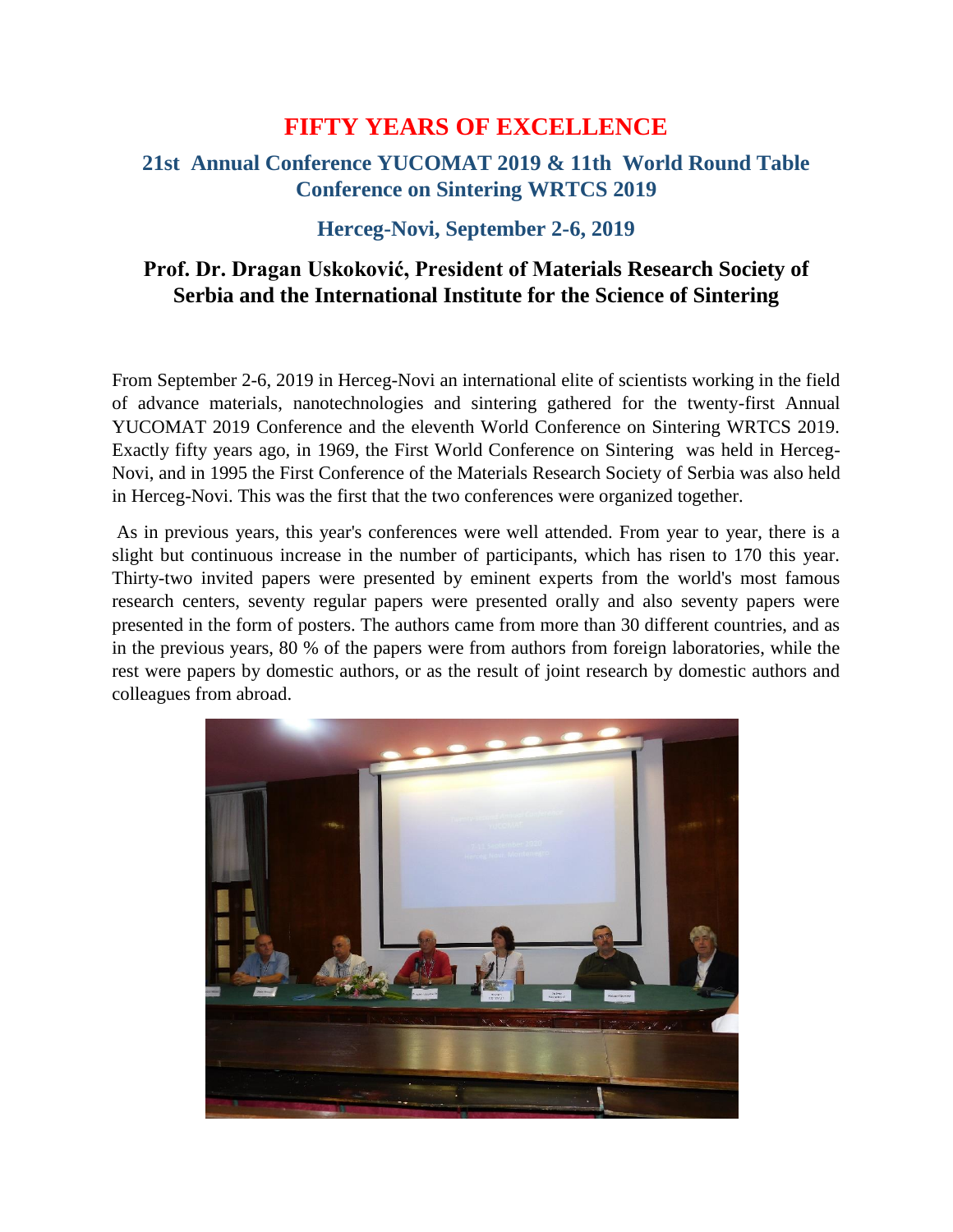At the Opening Ceremony, which was held on the first day of the conference, on September 2nd, the participants were first greeted by the President of the International Institute for the Science of Sintering and the Materials Research Society of Serbia, who presented on the importance of these two scientific conferences in the context of the community outreach and the dissemination of scientific excellence. The participants were also welcomed by the Chairman of the International Advisory Board of the Materials Research Society of Serbia, Robert Sinclaire of Stanford University, who spoke about the continued rise of YUCOMAT conferences.

This year's winner of the 2019 MRS-Serbia Award for the Lasting and Outstanding Contribution to Materials Science and Engineering was Dr. Danilo Suvorov of the Jožef Stefan Institute of Ljubljana, Slovenia, for his research and practical achievements in the field of microwave ceramic materials for wireless applications. This was also the last award for which only scientists from former Yugoslav countries were eligible, including those who work in foreign laboratories, but originate from these regions. From the next year, 2020, the Award is fully open and internationalized to all the members of the Society, provided that the candidate must have made a significant contribution to the interests and goals of the Materials Research Society of Serbia.



The laureate of the 2019 MRS-Serbia Award for a Lasting and Outstanding Contribution to Materials Science and Engineering is Dr. Danilo Suvorov of the Jožef Stefan Institute from Ljubljana, Slovenia.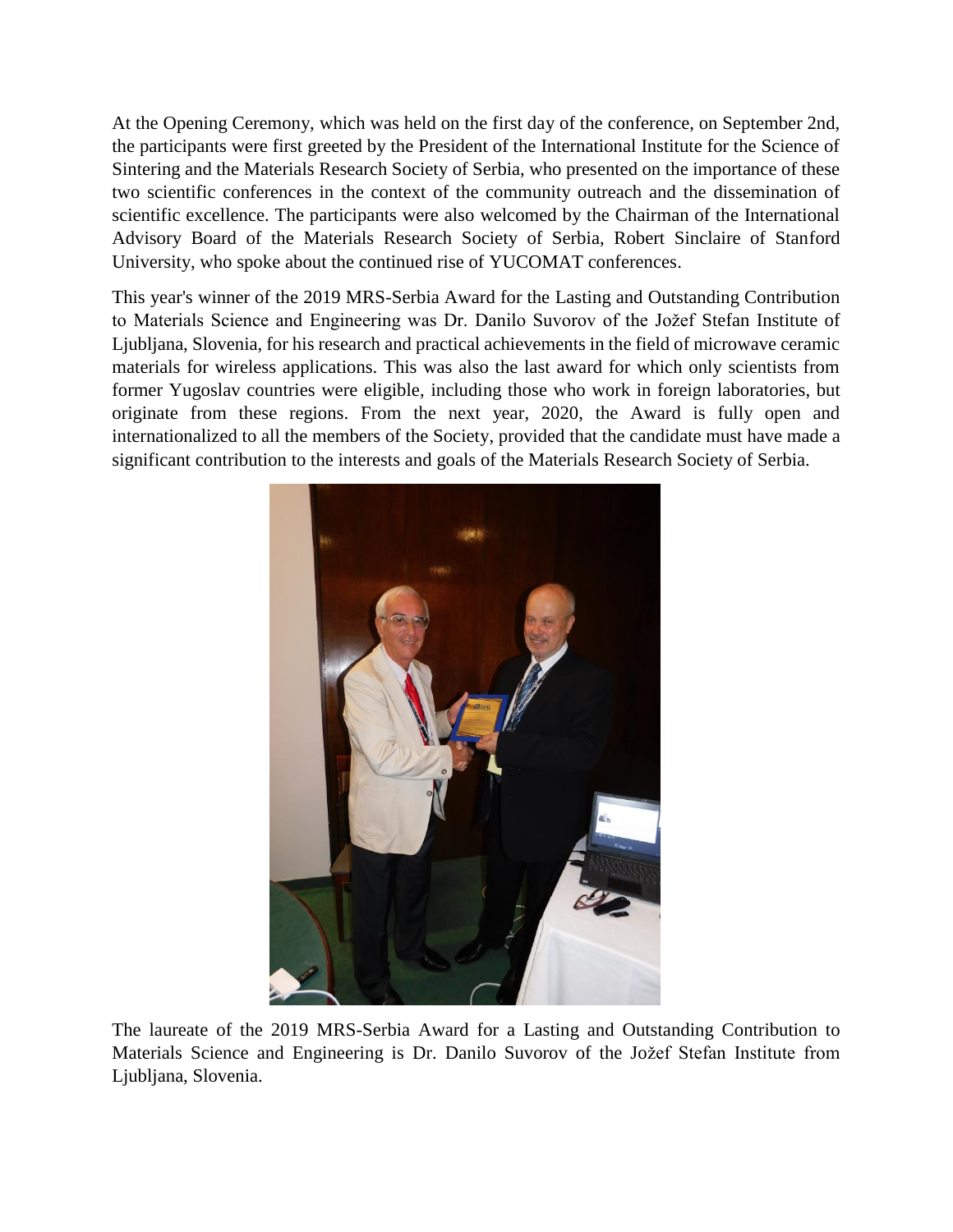As in previous years, the First Plenary Session was the most outstanding, with five of its speakers attending YUCOMAT for the first time, and all the lectures having been devoted to the most current issues of nanoscience and nanomaterials for electronics and energy. First, stable perovskite structure solar cells with the highest conversion rate to date, 23 %, based on methylammonium lead iodide, developed at Lausanne EPFL, were discussed, with an emphasis on designing the chemical composition and the interfaces.



Dr. Mohammad Khaja Nazeeruddin was the first Plenary speaker this year on the topic: "Stable perovskite solar cells by compositional and interface engineering"

Then there was a discussion about synthesis, properties and application of graphene, boron nitride and similar 2D materials that mark an enormous and very rapid progress for practical applications in optoelectronic and electronic devices. A lecture on the functionality and versatility of metal oxide properties with a focus on transparent amorphous semiconductor oxides was also presented.

Nanomaterials in medicine were the subject of the Second Plenary Session, which began with a talk on optimizing the properties of gold nanoparticles for the early diagnosis of cancer cells using high resolution characterization methods. This was followed by the design of new pharmaceutical drug release systems for combination therapies of special cancer cells resistant to conventional drugs. Next in the line was a talk on the synthesis and administration of megamolecules and aerosol nanoparticle synthesis, which is used today for the mass production of titanium-dioxide, silicondioxide, carbon materials and a large number of different nanoparticles for special applications.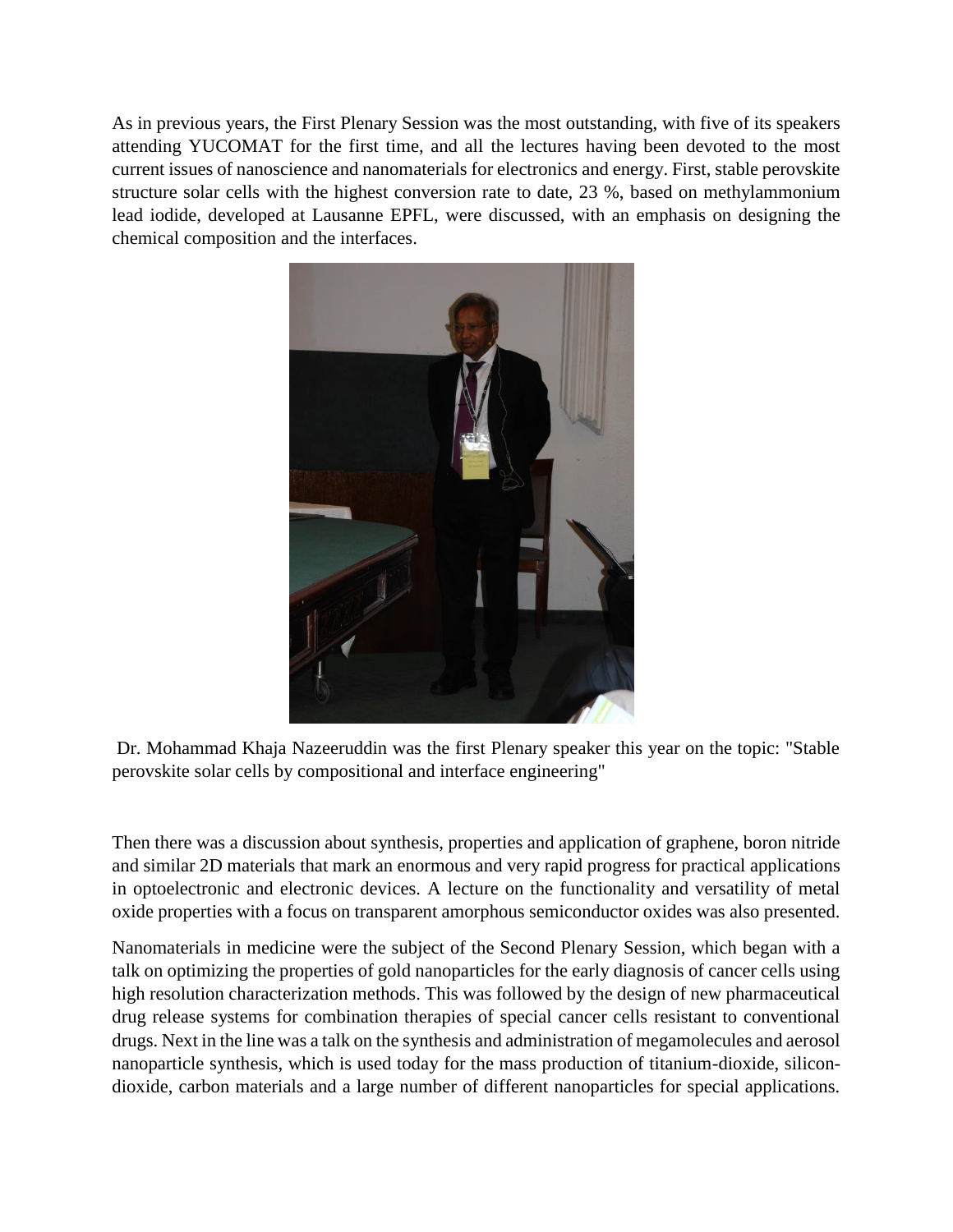The formation of complete hospital units using sonochemical coatings with antibacterial particles, hybrid nanoparticles and their applications in nanomedicine was also discussed as well as the design of composite nanoparticles, so-called earthicles, for the penetration of the blood-brain barrier and brain tumor targeting.

The third plenary session considered a new approach for heterostructured materials with superior mechanical properties, using intensive plastic deformation. It also included a talk on optimizing the properties of titanium alloys using "three-dimensional printing" and obtaining new materials for sustainable technologies by hybridizing carbohydrates with metal oxides under the influence of intense mechanical stress.

Nanostructured materials for electrocatalytic processes in energy, computer modeling in materials science and catalysis, special phase crystal chemistry, and high-resolution methods for characterization of new materials were presented at the fourth plenary session by the Diamond Sponsor of the Conference.

Two plenary sessions about sintering discussed the most actual problems in this area, starting with classical modeling and micromechanics at the particle level, which contained experimental and numerical studies of microstructure development during sintering with and without the action of external forces. Discussed were also the fundamental aspects of multiphase disordered highentropy alloys sintering, and the session ended with the production of non-porous sintering materials, with a special emphasis on a specific class of transparent oxide systems that have four times better mechanical impact properties than the existing "gorilla" glasses used in the screens of "smart" phones and tablets. Within these sessions, it was also talked about obtaining electroceramics at room temperature without sintering.



170 participants presented their work at the twenty-first Annual YUCOMAT 2019 Conference and the eleventh World Conference on Sintering WRTCS 2019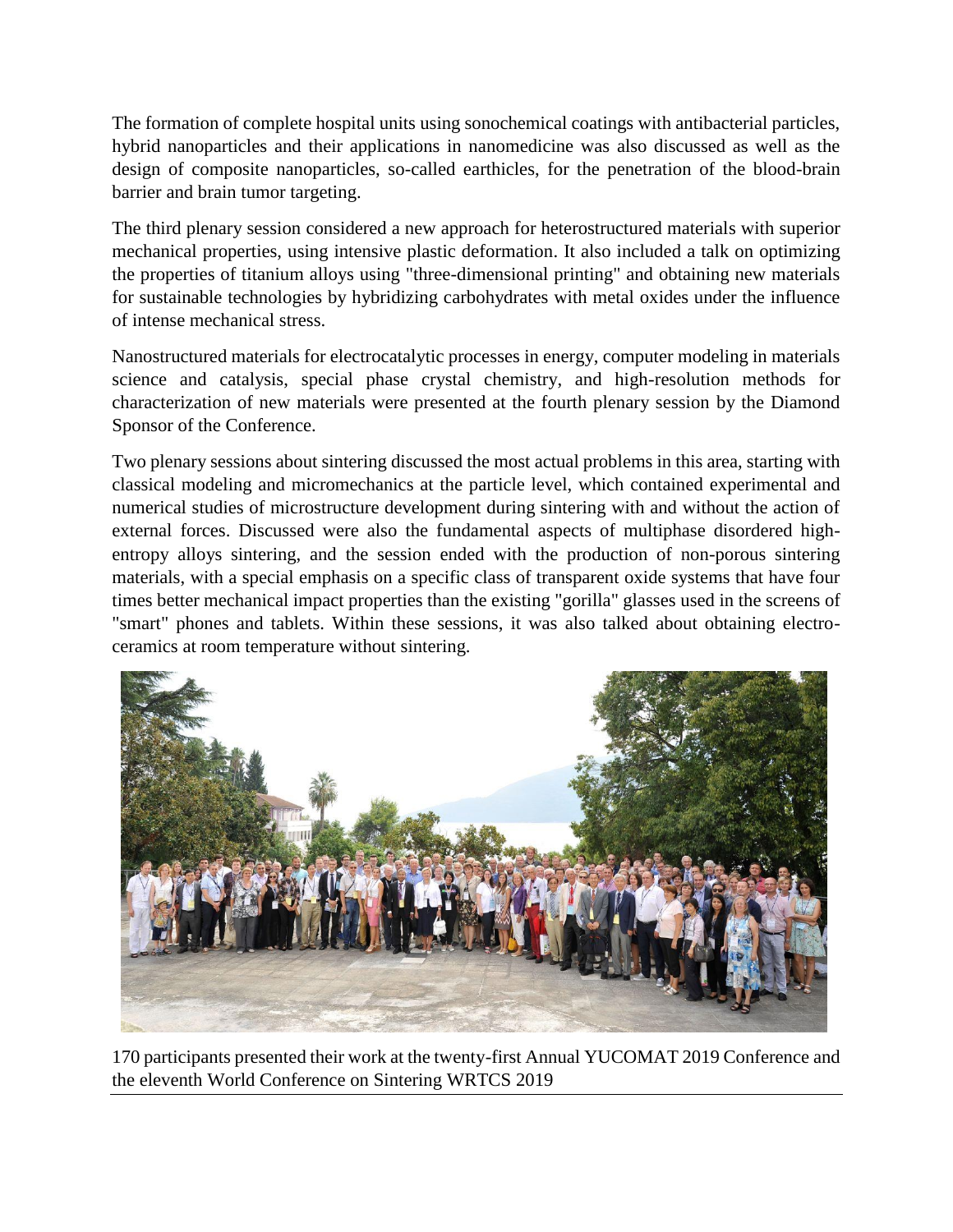Considering the large number of papers that were presented by the eminent foreign and domestic authors, the diversity of topics broadly covered the most current areas of new materials and nanotechnologies as well as a number of related materials science disciplines, YUCOMAT 2019 and the 11th World Conference on Sintering have again been confirmed as the one of most significant events in this field, which distinguished scientists from all over the world gladly attend and return to.

Next Annual Conference, YUCOMAT 2020, will be held from September 7–11, 2020, **[Herceg](https://www.youtube.com/watch?v=M4grYEhD4yQ&feature=youtu.be)**  [Nov](https://www.youtube.com/watch?v=M4grYEhD4yQ&feature=youtu.be)i, when we will mark the 25<sup>th</sup> anniversary since the first YUCOMAT Conference was held 1995. The first **list [of Confirmed Plenary speakers](https://www.mrs-serbia.org.rs/index.php/confirmed-plenary-speakers-2020)** is already on our **[website](https://www.mrs-serbia.org.rs/index.php/yucomat-home)**.

This year, at the Closing Ceremony, YUCOMAT & WRTCS 2019 awards went to:

- 1. Saide Umerova, "**Screen-printed thin smooth nanostructured BaTiO3 films for printed electronics** "( Frantsevich Institute for Problems of Materials Science of NASU, Kiev, Ukraine) for the best oral presentation.
- 2. Sabina Horodecka, "**Ultra-fast volume-responsive temperature- and pH-sensitive poly(Nisopropylacrylamide) hydrogels** " (Institute of Macromolecular Chemistry, Czech Academy of Sciences, Heyrovského nám.2,Praha, Czech Republic ) for the best poster presentation.
- 3. Alexander V. Bakulin,"**Influence of the impurity segregation on the adhesion properties of Al2O3/Ti3Al interface",** (Institute of Strength Physics and Materials Science SB RAS,Tomsk, Russia) for the best poster presentation.
- 4. Daniel M. Mijailović, **"High-performance supercapacitors based on core-shell structured carbon fibers@spinel oxide composites** " (University of Belgrade, Innovation Center, Faculty of Technology and Metallurgy, Karnegijeva 4, 11120, Belgrade, Serbia) for the best poster presentation.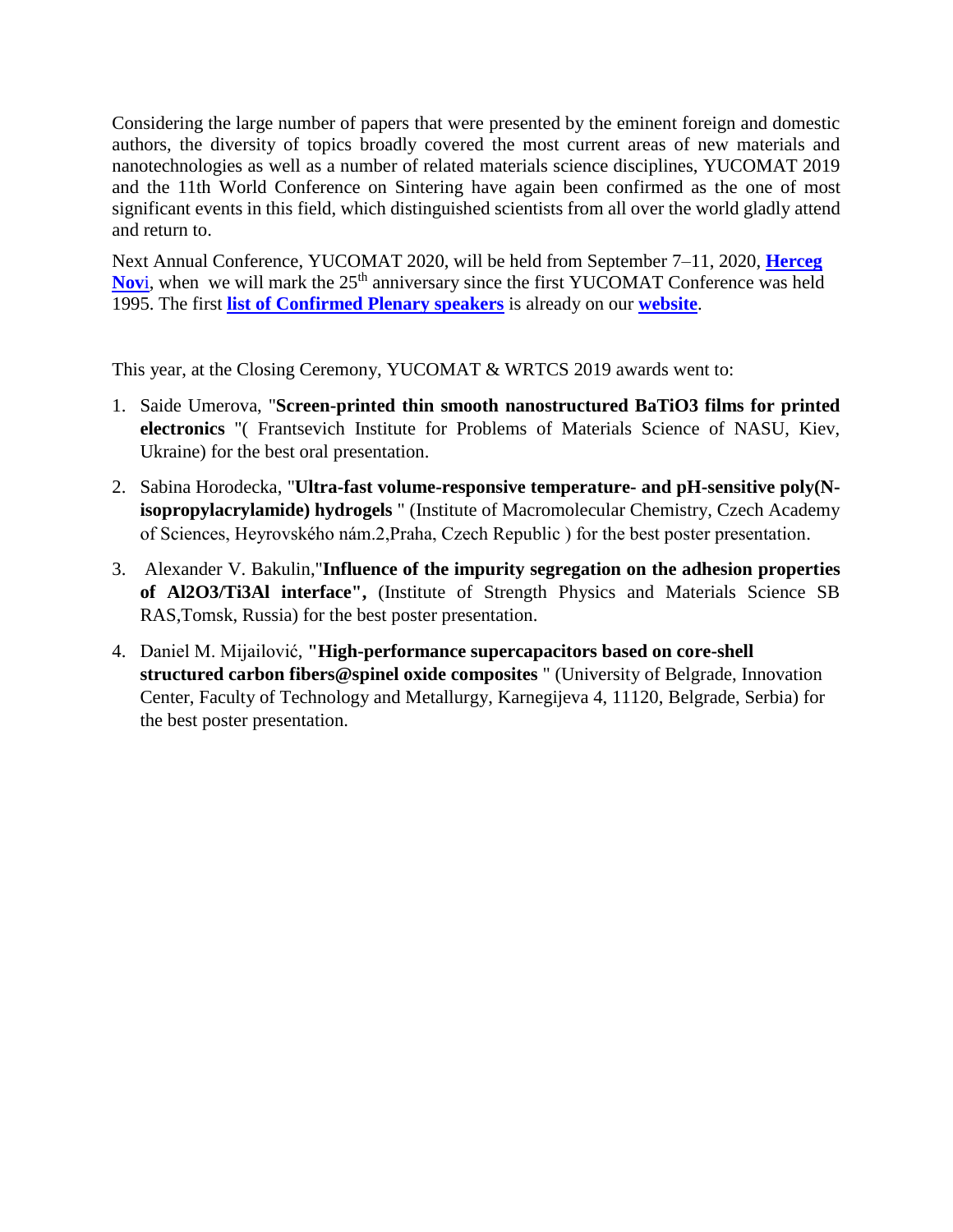#### **LIST OF PLENARY LECTURES**

#### **YUCOMAT 2019**

**Mohammed K. Nazeeruddin**, École Polytechnique Fédérale de Lausanne, Lausanne, Switzerland STABLE PEROVSKITE SOLAR CELLS BY COMPOSITIONAL AND INTERFACE ENGINEERING

**Andrea C. Ferrari**, Cambridge Graphene Centre, Engineering Department, University of Cambridge, Cambridge, UK GRAPHENE AND RELATED MATERIALS, FROM PRODUCTION TO APPLICATIONS

**Sir Colin Humphreys**, Department of Materials Science and Metallurgy, University of Cambridge United Kingdom NEXT-GENERATION LARGE-AREA GRAPHENE FOR ELECTRONIC DEVICES

**Elvira Maria Correia Fortunato**, Universidade NOVA de Lisboa, CENIMAT, Caparica, Portugal FUNCIONALITY AND VERSATILITY OF METAL OXIDES

**Yoshio Bando**, Institute of Molecular Plus, Tianjin University P. R. China BORON NITRIDE NANOTUBE/NANOSHEET FOR ENERGY APPLICATIONS

**Rafal Dunin-Borkowski**, Institute for Microstructure Research, Forschungszentrum, Julich, Germany MODEL-BASED CHARACTERISATION OF MAGNETIC MOMENTS AND CHARGE DENSITIES IN THE TRANSMISSION ELECTRON MICROSCOPE

**Robert Sinclair**, Materials Science and Engineering Department, Stanford University, Stanford, CA, USA USING STEM-EELS TO OPTIMIZE GOLD NANOPARTICLES FOR EARLY CANCER DETECTION

**Vladimir Torchilin**, Center for Pharmaceutical Biotechnology & Nanomedicine, Northeastern University, Boston, MA, USA ENGINEERING OF NOVEL PHARMACEUTICAL DRUG DELIVERY SYSTEMS FOR COMBINATION THERAPY OF MULTUDRUG RESISTANT CANCER

**Milan Mrksich**, McCormick School of Engineering, Northwestern University, Evanston, Illinois, USA SYNTHESIS AND APPLICATIONS OF MEGAMOLECULES

**Sotiris Pratsinis**, Department of Mechanical and Process Engineering, Federal Institute of Technology Zurich, Switzerland COMBUSTION SPRAY SYNTHESIS OF NANOSTRUCTURED MATERIALS: FROM CARBON BLACK TO BREATH SENSORS

**Aharon Gedanken**, Department of Chemistry, Bar-Ilan University, Ramat-Gan, Israel MAKING THE HOSPITAL A SAFER PLACE BY THE SONOCHEMICAL COATING OF ALL IT TEXTILES AND MEDICAL DEVICES WITH ANTIBACTERIAL NANOPARTICLES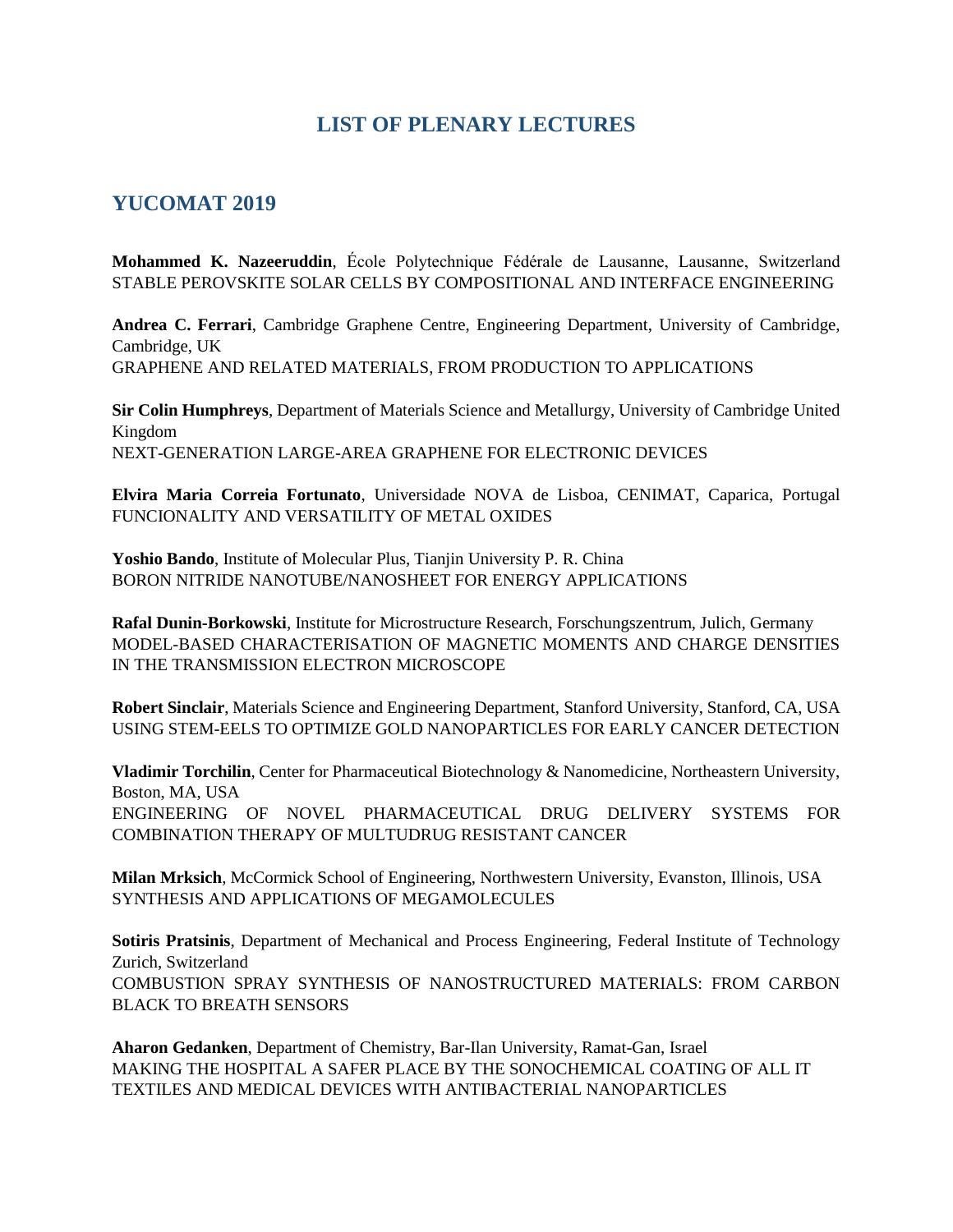**Vuk Uskoković**, Department of Mechanical and Aerospace Engineering, University of California, Irvine, CA, USA EARTHICLE AND ITS DISCONTENTS

**Yuntian T. Zhu**, Materials Science & Engineering, North Carolina State University, Raleigh, USA HETEROSTRUCTURED MATERIALS: A NEW PARADIGM FOR SUPERIOR MECHANICAL **PROPERTIES** 

**Hamish L. Fraser**, Department of Materials Science and Engineering, Center for Accelerated Maturation of Materials, Columbus, Ohio, USA OPTIMIZING THE PROPERTIES OF TITANIUM ALLOYS PROCESSED USING ADDITIVE MANUFACTURING

**Mamoru Senna**, Department of Applied Chemistry, Keio University, Yokohama, Japan HYBRIDIZATION OF SOLID CARBOHYDRATES OR HYDROCARBON WITH METAL OXIDES UNDER MECHANICAL STRESSING TOWARD SUSTAINABLE MATERIALS

**Shizhang Qiao**, School of Chemical Engineering, The University of Adelaide, Australia NANOSTRUCTURED MATERIALS FOR ENERGY-RELEVANT ELECTROCATALYTIC **PROCESSES** 

**Richard Catlow**, Department of Chemistry, University College London, UK COMPUTER MODELLING AS A PREDICTIVE TOOL IN MATERIALS AND CATALYTIC SCIENCE

**Peter Franz Rogl**, Institute of Physical Chemistry, University of Vienna, Austria CRYSTAL CHEMISTRY AND PROPERTIES OF G-PHASES

**Dae Hong Ko**, Department of Materials Science and Engineering, YONSEI University, Seoul, Korea STRAIN-ENGINEERING IN ADVANCED CMOS STRUCTURES

**Nobuo Tanaka**, Institute for Materials and Systems for Sustainability (IMaSS), Nagoya University, Japan ENVIRONMENTAL TEM STUDY OD ADVANCED NANO-MATERIALS